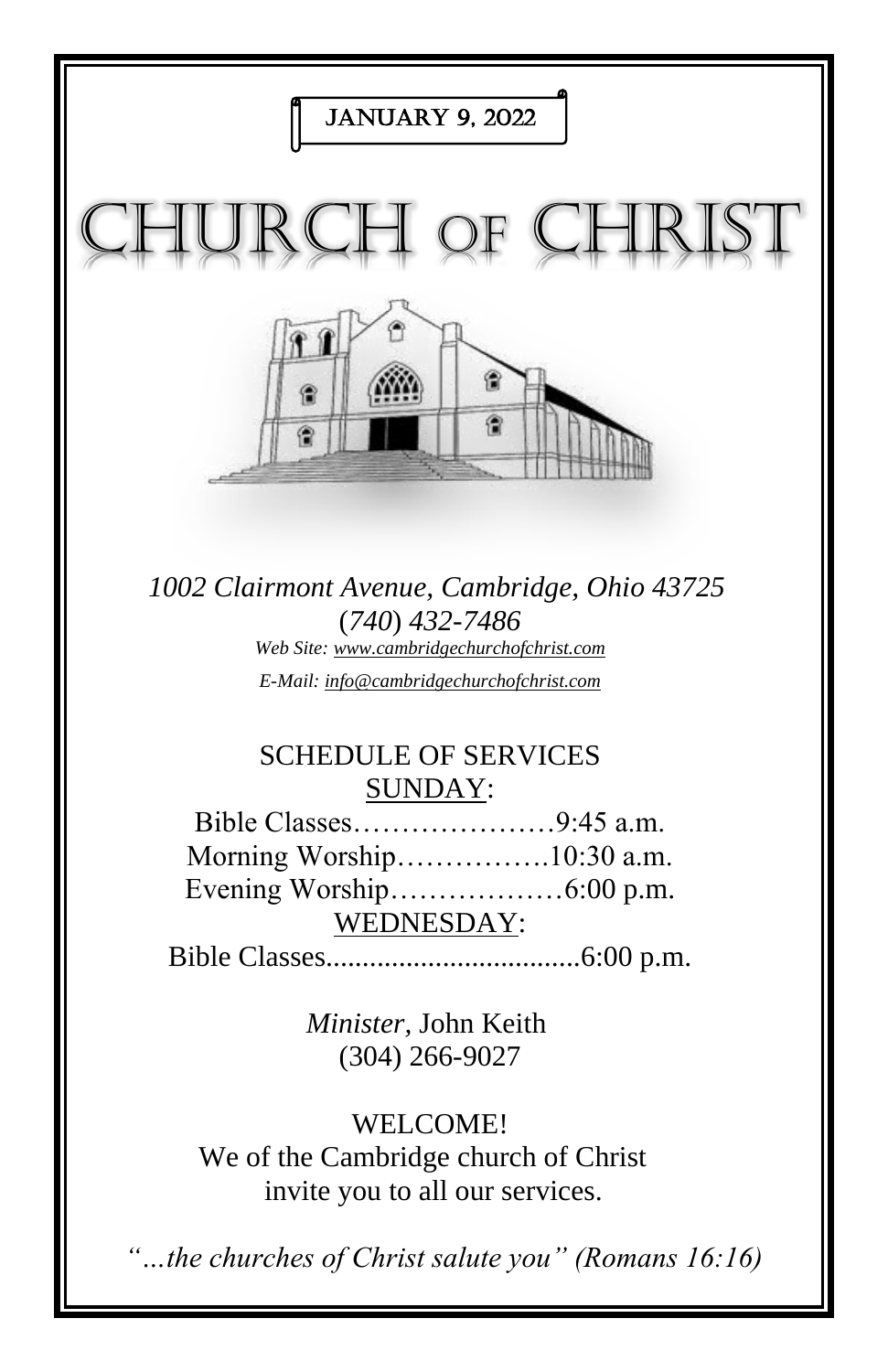## **CHAIN OF AUTHORITY**

## **INTRODUCTION**: **Deut. 11:26-28**

- 1. The subject of biblical reliability is not a matter to be questioned, especially since the discovery of the *Dead Sea Scrolls* in 1947.
- 2. This is important because it establishes a basis for the *authority* of Holy Scripture (Rom. 15:4).
- 3. As in most organizations, there exists a chain of authority when it comes to God's interaction with man.

## **I. AUTHORITY INHERENT IN THE FATHER.**

- A. This is the case because God is the Creator of the world. (Gen. 1:1f; Jn. 1:1-3).
- B. It is God who, by virtue of the fact that he is the creator, stipulates conditions with which sinners must comply in order to be saved and to remain saved (Dt. 11:26-28).

## **II. AUTHORITY GIVEN TO THE SON**.

- A. This truth is made clear (Mt. 28:18-20.
- B. It is he, Jesus Christ, whom men are to hear (Dt. 18:15; Mt. 17:5; Acts 3:22-23).

## **III. AUTHORITY DELEGATED TO THE APOSTLES**.

- A. In turn, Christ has delegated authority to his apostles as they were guided by the Holy Spirit.
- B. This was in accordance with Christ's Promise to his apostles. (John 14:26; Jn. 16:13; Mt. 18:18; Acts 1:5-8).
- C. These apostles, along with prophets have revealed the will of God to man (Eph. 3:5; 2 Pet. 1:19-21).

## **IV. SCRIPTURE IS AUTHORITATIVE BECAUSE IT IS GOD'S WORD**.

- A. The words of the Bible are just as if God spoke to us audibly.
- B. A careful study of the following passages will make it clear that inspiration applies to the actual words of the Bible: (Jer. 1:9; Jn. 17:8; 2 Pet. 1:21; Exo. 20:1; Isa. 1:10; Ezk. 2:7; Exo. 4:12, 15; Dt. 18:18-20).
- C. Inspiration of the NT, as well as the old was accomplished by means of the gift of prophecy (1 Cor. 12-14; 2 Pet. 1:20-21; Eph. 3:5).
- D. This gift was accomplished by the laying on of the hands of an apostle.
	- 1. No one living today has the gift of prophecy.
	- 2. Every word of the original manuscripts came as a result of the miraculous.
	- 3. Of course, both the OT and NT are inspired. But men today live under a specific law enforce the new covenant (Heb. 9:15-17; Gal. 4:21-31; Heb. 10:9).

## **CONCLUSION**:

- 1. The Bible claims to be the true objective standard containing the conditions with which sinners must comply in order to be saved (2 Tim. 3:16-17; Jn. 12:48).
- 2. No one can be saved who does not comply with the conditions set forth therein (2 Thes. 1:6-9; Acts 2:38; Mk. 16:15-16).
- 3. All who practice what is not authorized by the Bible sin in doing so (Lev. 10:1-2; 1 Chr. 15:2, 14-15; 2 Jn. 9-11).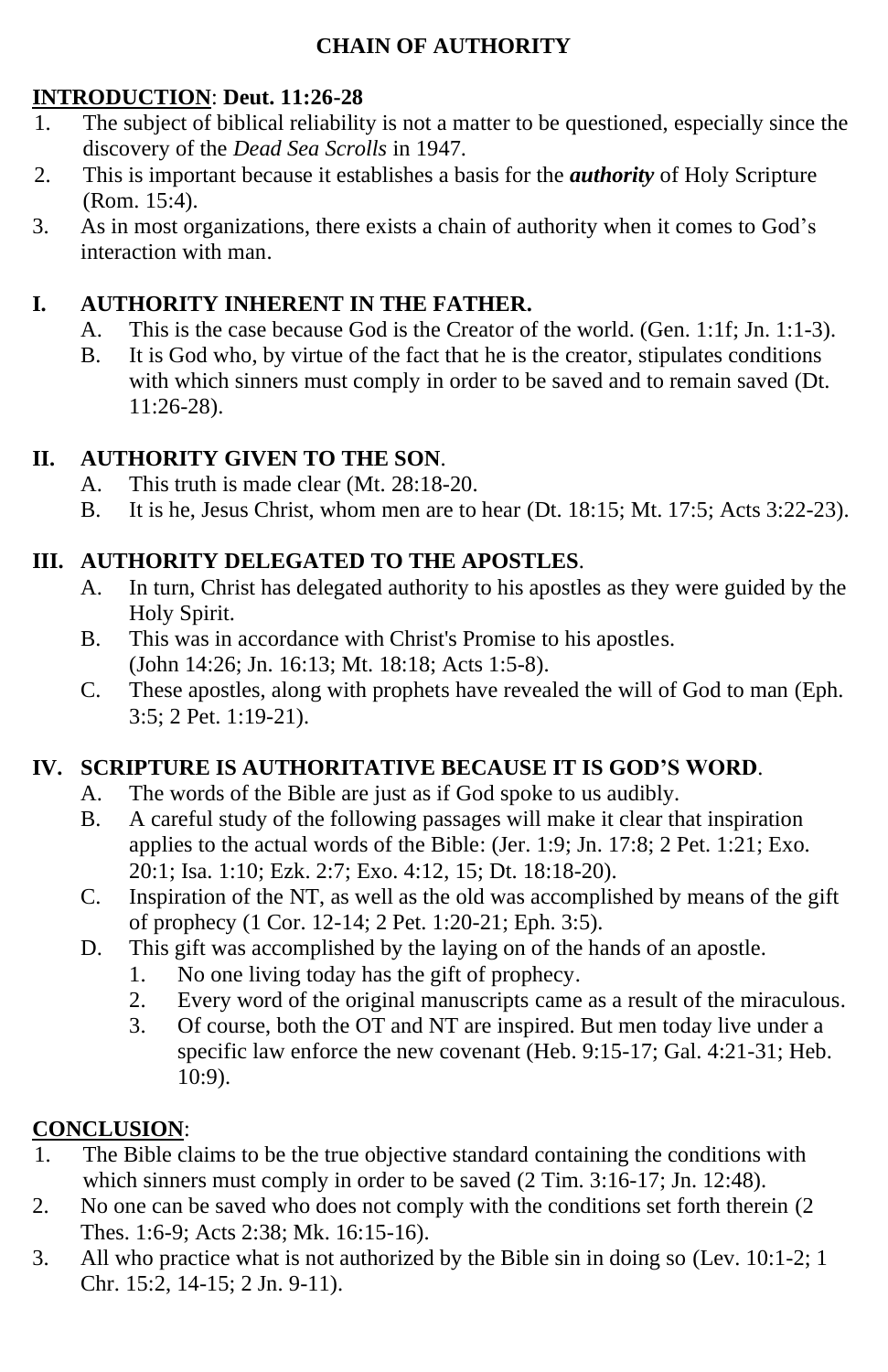## **SOWING AND REAPING**.

In Second Corinthians chapters 8 and 9, Paul is writing to the church regarding the collection for the poor saints in Judea. He reminds them of the generosity of the saints in Macedonia as a way of encouraging them (8:1-6). This he follows with the example of the Lord Jesus Christ's sacrificial living—yes, living, not merely giving. This is evidenced by Paul writing, "*For you know the grace of our Lord Jesus Christ, that though He was rich, yet for your sakes He became poor, that you through His poverty might become rich*" (2 Cor. 8:9). This Paul writes in an effort to prod the Corinthians to finish what they had started—namely, a generous offering to the afflicted saints (10-11).

Moving to chapter 9, and after some preparatory remarks in verses 1- 5, Paul reminds them of the principle of *sowing and reaping*: "*But this I say: He who sows sparingly will also reap sparingly, and he who sows bountifully will also reap bountifully*" (2 Cor. 9:6). This ancient maxim has been known to the Jews for centuries.

"*The wicked man does deceptive work, But he who sows righteousness will have a sure reward*" (Pro. 11:18). And again, "*There is one who scatters, yet increases more; And there is one who withholds more than is right, But it leads to poverty. The generous soul will be made rich, And he who waters will also be watered himself. The people will curse him who withholds grain, But blessing will be on the head of him who sells it*" (Pro. 11:24-26).

The lesson is obvious and yet too many Christians view it as some "cute story we tell our children", or perhaps they view this biblical principal as trite, unimportant, or untrue. Granted it is safe to assume that neither our pain nor our prosperity is to be solely based upon our relationship with God, but Paul, by inspiration, held that generous sowing of honorable deeds would result in bountiful reaping. Paul warned, "*Do not be deceived, God is not mocked; for whatever a man sows, that he will also reap*" (Gal. 6:7).

One can only pour out of a bucket what he has put into it, and one will only get out of a worship service what he puts into it. Same goes for our singing, our Bible study, and every aspect of our service to God. If I do not try to glorify God with my service to Him, how can I expect to be encouraged? –*JK*.